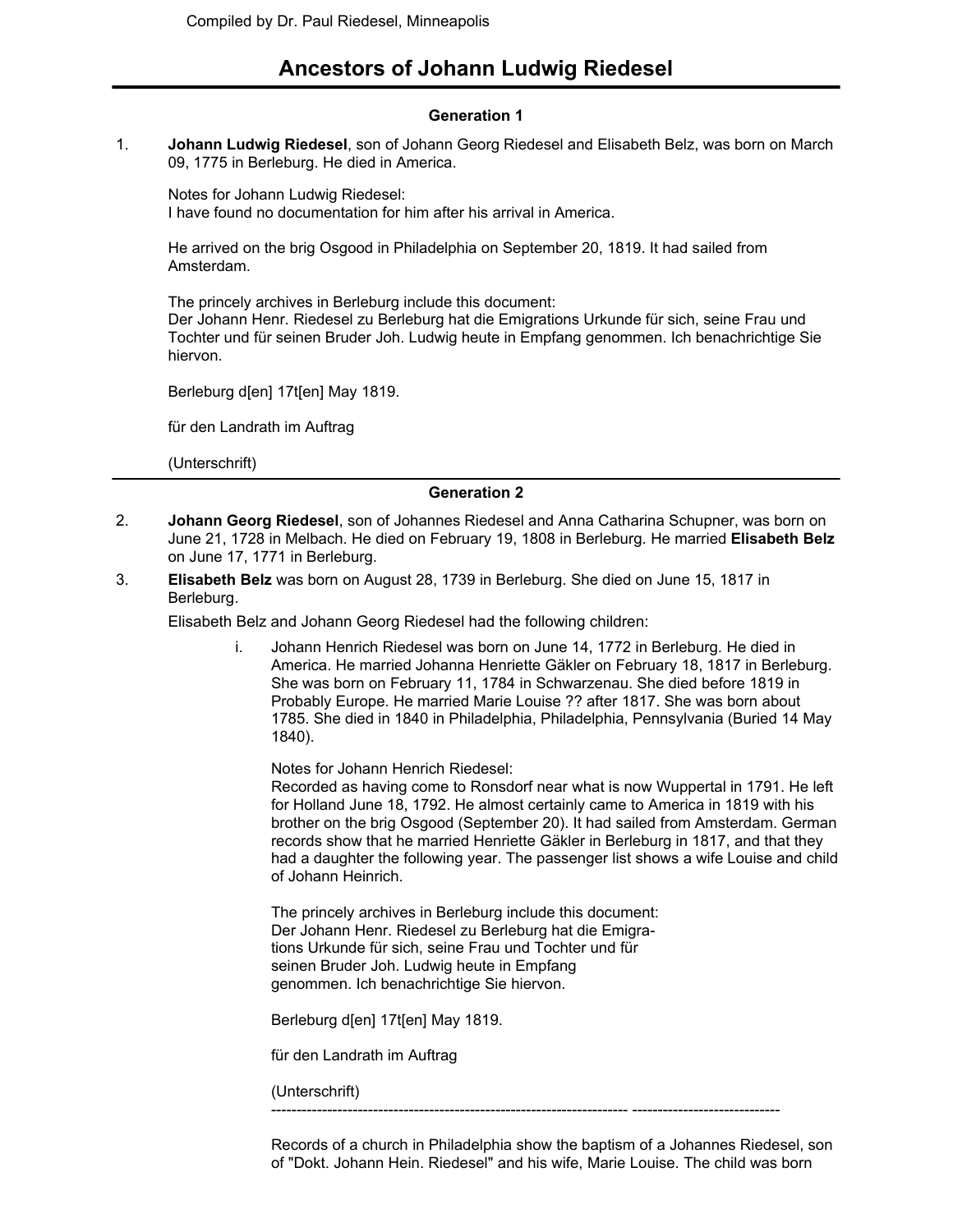January 3, 1820, and was baptised on March 16, 1820. This could well be the same Johann Heinrich.

Louisa died May 14, 1840 at about 55 years of age and is buried in the Salems Cemetery.

of "Dokt. Johann Hein. Riedesel" and his wife, Marie Louise. The child was born

Other Wittgensteiners belonged to this church. At one point it was the "United High German Evangelical Calvinist Reformed Church. Later it was simply the "Salem German Reformed Church."

Notes for Johanna Henriette Gäkler: We believe they lived in the village of Schwarzenau though the baptism is recorded in the parish church of Elsoff.

Notes for Marie Louise ??: Known as Louisa.

1. ii. Johann Ludwig Riedesel was born on March 09, 1775 in Berleburg. He died in America.

#### **Generation 3**

- **Johannes Riedesel**, son of Johann Mannus Riedesel and Anna Katharine Grund, was born on April 23, 1697 in Melbach. He died on December 02, 1758 in Melbach. He married **Anna Catharina Schupner** on August 25, 1719 in Raumland. 4.
- **Anna Catharina Schupner**, daughter of Ludwig Schupner, was born on March 13, 1696 in Bernshausen. She died on July 10, 1769 in Melbach. 5.

Notes for Johannes Riedesel: Born in and tenant in Herjes Haus, Melbach.

Anna Catharina Schupner and Johannes Riedesel had the following children:

i. Johann Henrich Riedesel was born on December 08, 1720 in Melbach. He died on August 01, 1773 in Melbach. He married Anna Catharina Mengel on June 04, 1751 in Raumland. She was born about August 1724 in Beddelhausen. She died on February 03, 1796 in Melbach.

Notes for Johann Henrich Riedesel: Tenant in Herjes Haus, Melbach.

- ii. Anna Catharina Riedesel was born on March 14, 1723 in Melbach. She died before 1745. She married Johannes Born on February 26, 1740 in Raumland. He was born on March 05, 1712 in Berghausen. He died on January 18, 1773 in Berghausen.
- iii. Anna Elisabeth Riedesel was born on March 09, 1726 in Melbach. She died on January 22, 1792 in Diedenshausen. She married Johann Franz Spies on November 04, 1746 in Diedenshausen. He was born on April 14, 1726 in Diedenshausen. He died on March 11, 1790 in Diedenshausen.

Notes for Johann Franz Spies:

Born in and tenant in Schreiners Haus, Diedenshausen. According to local tradition, he personally carried a complaint from the peasants of Diedenshausen to the German Emperor in Vienna about the heavy burden of taxation and other duties imposed by the Count. Nothing was ever done about it.

- 2. iv. Johann Georg Riedesel was born on June 21, 1728 in Melbach. He died on February 19, 1808 in Berleburg. He married Elisabeth Belz on June 17, 1771 in Berleburg. She was born on August 28, 1739 in Berleburg. She died on June 15, 1817 in Berleburg.
	- v. Anna Maria Riedesel was born on October 17, 1730 in Melbach. She married Georg Ludwig Bald on January 28, 1751 in Berleburg. He was born on July 07, 1715 in Berleburg. She married Ludwig Franz Koch on April 29, 1772 in Berleburg. He was born on February 07, 1735 in Berleburg.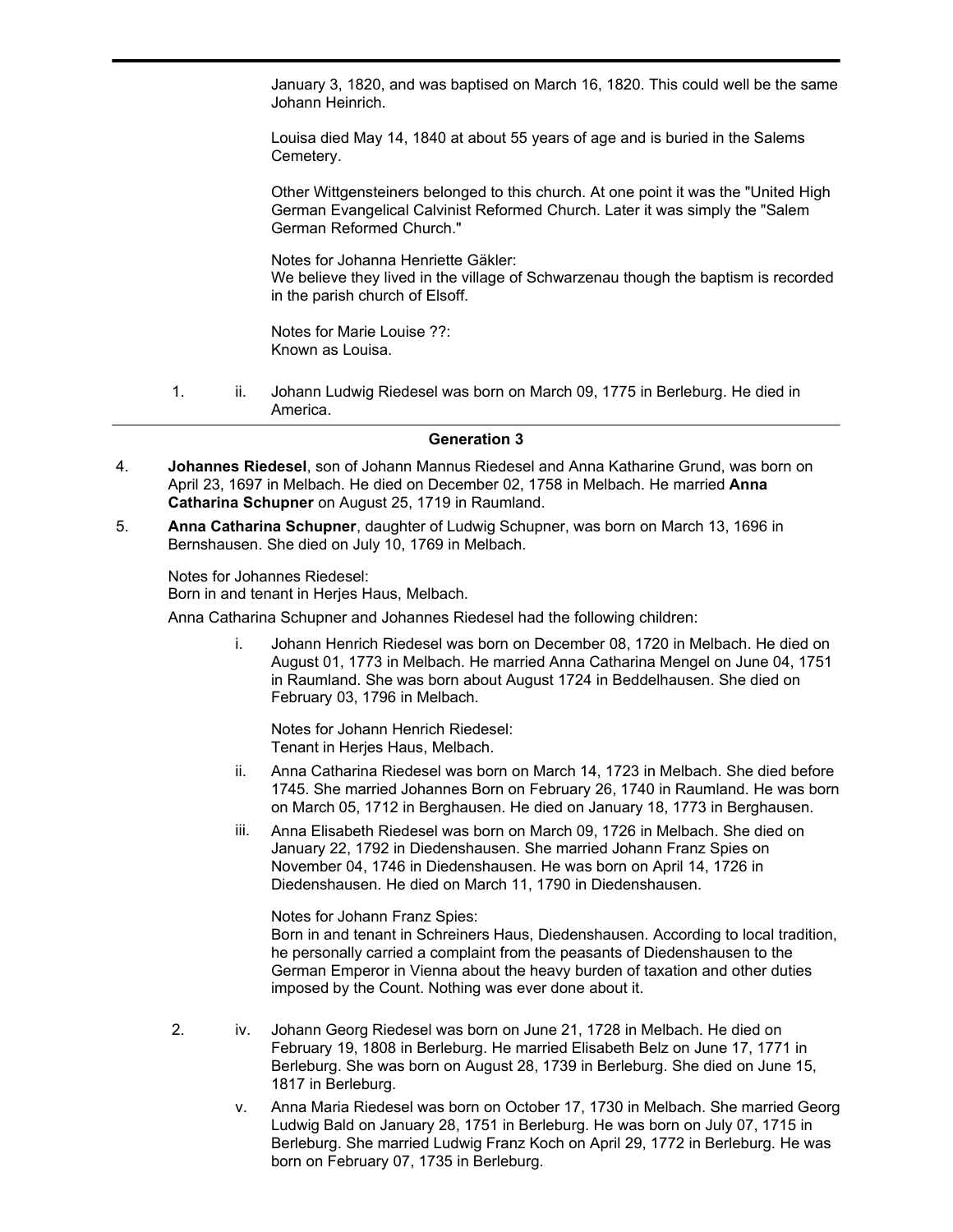- vi. Johannes Riedesel was born on April 11, 1733 in Melbach. He died on May 28, 1733 in Melbach.
- vii. Löysa Riedesel was born on August 17, 1734 in Melbach. She died on June 24, 1781 in Wingeshausen. She married Daniel Schulz on February 24, 1758 in Wingeshausen. He was born on March 30, 1738 in Wingeshausen. He died on April 17, 1797 in Wingeshausen.

#### **Generation 4**

- **Johann Mannus Riedesel**, son of Heyrich Riedesel and Gerthrut Dickel, was born on June 06, 1662 in Melbach. He died on November 04, 1726 in Melbach. He married **Anna Katharine Grund** on November 09, 1693 in Melbach. 8.
- **Anna Katharine Grund** was born in 1661 in Bermershausen. She died on January 26, 1729 in Melbach. 9.

## Notes for Johann Mannus Riedesel:

Tenant in Herjes Haus at Melbach/Balde. He was known as Mannus Riedesel, and is still regarded as a master builder. When and where he learned his craft is not known, but he was in demand throughout Wittgenstein and neighboring areas such as Siegen. Ten structures he built are known to exist today though there were many others. The most spectacular is the "Ludwigsburg" in the town of Berleburg. It was built for a brother of Graf Casimir between 1707-1709. Another was the forester's lodge at the site of the defunct village of Dambach; it is now a Pension. An unusual work was the combination school and chapel in the village of Sassenhausen. They are gems of Fachwerk (half-timbered) construction, often with ornately carved corner posts, inscriptions, and other decorations.

Anna Katharine Grund and Johann Mannus Riedesel had the following children:

- i. Anna Elisabeth Riedesel was born on December 17, 1694 in Melbach. She died in 1750 in Womelsdorf. She married Elias Hederich. He was born on January 08, 1696 in Birkelbach. He died on August 31, 1732 in Womelsdorf. She married Johann Ludwig Schmidt on May 10, 1715 in Birkelbach. He was born on January 10, 1681 in Womelsdorf. He died on August 16, 1731 in Womelsdorf. She married Ludwig Klotz on March 06, 1733 in Birkelbach. He was born on May 14, 1700 in Womelsdorf. He died on April 07, 1761 in Womelsdorf.
- 4. ii. Johannes Riedesel was born on April 23, 1697 in Melbach. He died on December 02, 1758 in Melbach. He married Anna Catharina Schupner on August 25, 1719 in Raumland. She was born on March 13, 1696 in Bernshausen. She died on July 10, 1769 in Melbach.
	- iii. Johann Gilbert Riedesel was born on March 13, 1704 in Melbach. He died in April 1704 in Melbach.

## 10. **Ludwig Schupner**.

Ludwig Schupner had the following child:

5. i. Anna Catharina Schupner was born on March 13, 1696 in Bernshausen. She died on July 10, 1769 in Melbach. She married Johannes Riedesel on August 25, 1719 in Raumland. He was born on April 23, 1697 in Melbach. He died on December 02, 1758 in Melbach.

#### **Generation 5**

- **Heyrich Riedesel**, son of Heyrich Riedesel, was born about 1615 in Melbach. He died on December 12, 1680 in Melbach. He married **Gerthrut Dickel** on May 14, 1661 in Melbach. 16.
- **Gerthrut Dickel**, daughter of Johannes Dickel, was born about 1640 in Girkhausen. She died on April 29, 1703 in Melbach. 17.

### Notes for Heyrich Riedesel:

A Heyrich Riedesel at Herjes Haus in Melbach is mentioned in 1618. Later records report that a Heyrich Riedesel served for several years as a coachman to the Count in Berleburg during the 30 Years War (1618-1648) and that his house stood empty for five years. He had returned by 1642. Heyrich the coachman was almost certainly the offspring of the first Heyrich. Spellings vary for both: Heyrich, Hederich, and others. I do not now believe that it was Henrich or Heinrich.